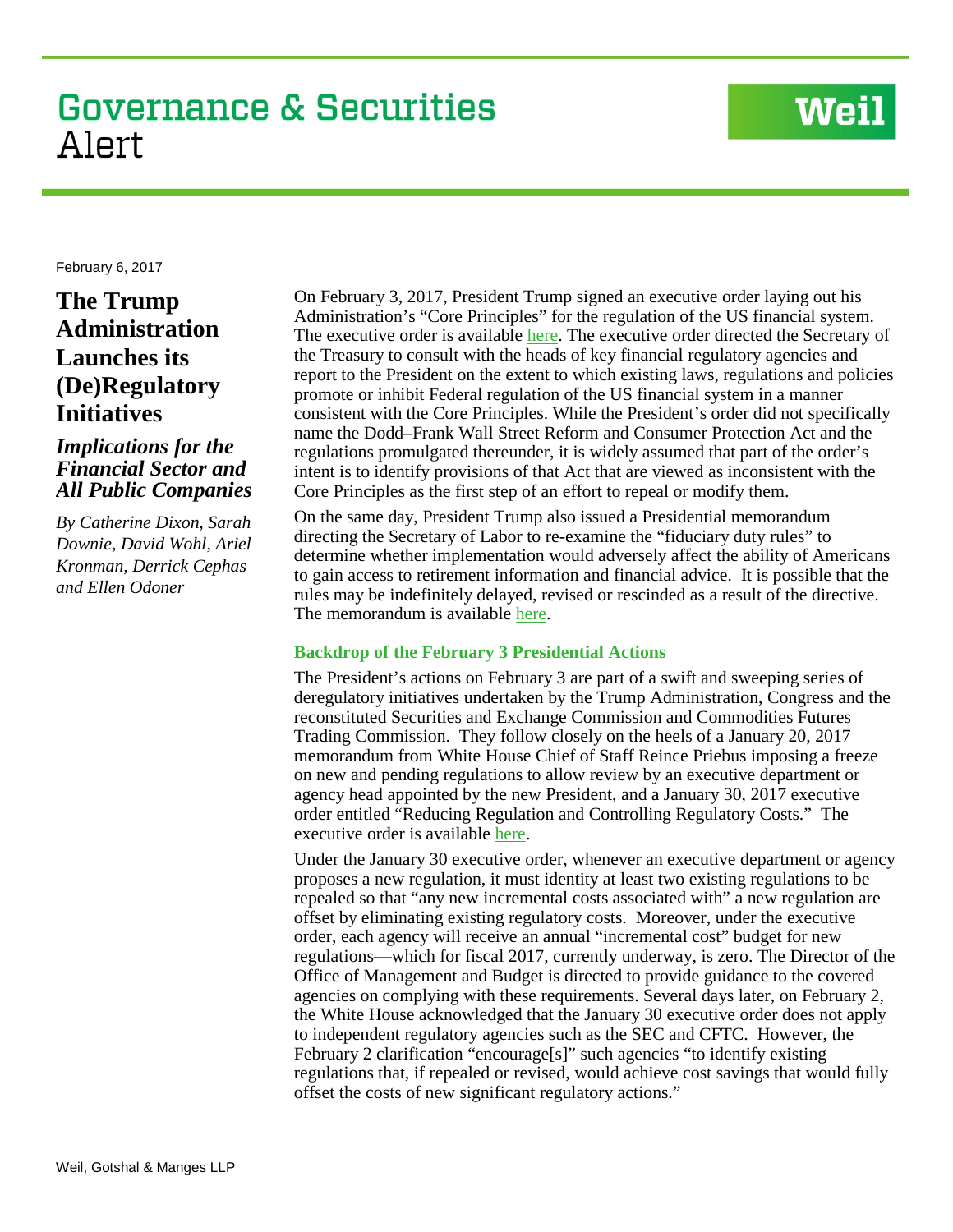### **The Core Principles**

The Administration's six Core Principles for financial regulation are to:

- empower Americans to make independent financial decisions and informed choices in the marketplace, save for retirement, and build individual wealth;
- prevent taxpayer-funded bailouts;
- foster economic growth and vibrant financial markets through more rigorous regulatory impact analysis that addresses systemic risk and market failures, such as moral hazard and information asymmetry;
- enable American companies to be competitive with foreign firms in domestic and foreign markets;
- advance American interests in international financial regulatory negotiations and meetings; and
- restore public accountability within Federal financial regulatory agencies and rationalize the Federal financial regulatory framework.

The February 3 executive order does not have an immediate impact on any specific financial sector regulations. Instead, it directs the Secretary of the Treasury to consult with the heads of the member agencies of the Financial Stability Oversight Council and report back within 120 days (and periodically thereafter) on the extent to which existing laws, treaties, regulations, guidance, reporting and recordkeeping requirements and other Federal government policies promote the Core Principles, and what actions have been taken, and are currently being taken, to promote and support these principles. The report, and all subsequent reports, also must identify any of the foregoing "that inhibit Federal regulation of the United States financial system in a manner consistent with the Core Principles."

The members of the FSOC include, among others, the Department of the Treasury, the Board of Governors of the Federal Reserve, the Consumer Financial Protection Bureau, the Federal Deposit Insurance Corporation, the SEC and the CFTC.

#### **Directive on the DOL Fiduciary Rules**

In April 2016, the Department of Labor finalized rules that subject a wide group of investment advisers to fiduciary standards under ERISA in connection with providing so-called investment "recommendations." At the time of issuance, the rules provided for an effective date of April 10, 2017. The rules are aimed primarily at retail-level investment advisers; however, because of their expansive definition of "investment advice," they may affect firms managing pools of assets that include ERISA-subject retirement savings, including private equity sponsors and hedge fund managers. In particular, the rules may affect the relationship between sponsors/managers and potential ERISA-subject investors during the fundraising process. An exemption known as the "sophisticated investor" exemption from the rules may assist sponsors/managers in mitigating the effect of the rules..

Under the Presidential memorandum, the Secretary of Labor is directed to prepare an updated analysis concerning the likely impact of the rules. The Presidential memorandum appears effectively to supersede the effect of the January 20 memorandum issued by White House Chief of Staff Priebus, which had delayed the effective date of the rules by 60 days. Under the Presidential memorandum, the effective date of the rules will be postponed until the analysis under that memorandum is complete and a determination has been made whether to implement the rules or a modified version thereof in light of the conclusions reached under the analysis.

The analysis is to consider, among other things, whether the rules are likely to reduce investors' access to retirement savings products or information, result in disruptions in the retirement services industry adversely affecting retirement investors, or increase prices that retirement investors must pay to gain access to retirement services. Prior to the issuance of the rules in April 2016, the retirement services industry had cited in hearings before the Department of Labor that the rules could increase the cost of access to advice if, as a result of the rules, retirement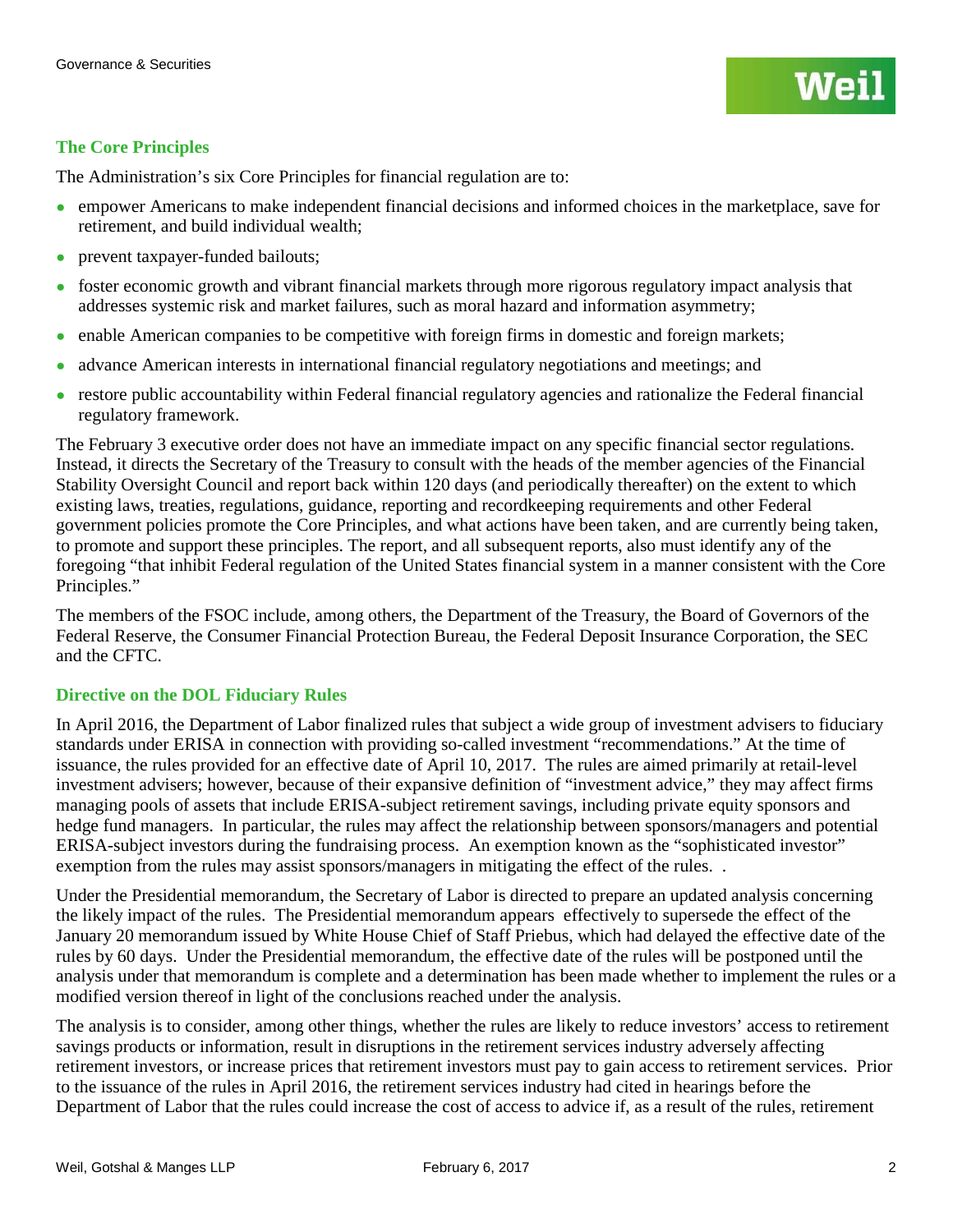services firms switched their business model to a fee based on the amount of assets held with the firm instead of a commission based on the number of trades made by a firm broker.

In the event the rules are revised as a result of the Presidential memorandum, we would expect that a revised version of the rules would continue to provide for a "sophisticated investor" exemption applicable to institutions such as private equity sponsors and hedge fund managers.

#### **Structured Finance and Swaps**

A number of Dodd-Frank regulations affecting the structured finance market and the trading of derivatives have gone into effect recently or are scheduled to go into effect on March 1, 2017 (subject to the freeze order). Among the most onerous of these are a requirement imposed by the SEC that CLO managers acquire 5% of the securities of each CLO that they manage (which could indirectly affect corporate borrowing costs), and the requirement imposed by the CFTC and bank regulators, such as the Federal Reserve Board, that many types of entities post margin in connection with their swaps. The new Chairman of the CFTC has indicated that he may delay implementation of the margin rules for at least some classes of entities.

Beyond that, while these regulations will raise the cost of doing business for various entities, and industry groups have begun working to achieve a relaxation of the regulations, the Administration has not, to date, indicated any proposed changes to these regulations. The impending consultation by the Secretary of the Treasury with heads of the CFTC, SEC and other FSOC members, in accordance with the February 3 executive order, could provide a forum for discussion of additional deregulatory initiatives that might affect existing or future Dodd-Frank rules relating to asset-backed issuers and margin requirements for swaps and securities-based swaps.

### **Implications Beyond the Financial Services Sector**

While the February 3 executive order would not appear to have a direct impact on the many public companies outside the financial services sector, there may be longer-term repercussions for SEC rulemaking affecting all public companies should Acting SEC Chair Michael Piwowar or his designated successor Jay Clayton (if confirmed by the Senate) decide to follow the President's Core Principles. This could occur, for example, in the context of the mandated consultation by the Treasury Secretary with the members of the FSOC. In addition, although the "2 for 1" executive order of January 30 does not apply to independent agencies such as the SEC and the CFTC, the newly appointed Chairs of those agencies, who have the power to set the rulemaking agenda, are free to follow White House policy directives voluntarily.

On January 31, 2017, SEC Acting Chair Piwowar announced that he had directed the staff to reconsider the "misguided" rule on conflict minerals adopted by the SEC under a Dodd-Frank provision. In 2014, the agency partially stayed compliance with certain portions of the rule pending the outcome of litigation that has been remanded by the U.S. Court of Appeals for the District of Columbia to a federal district judge in sitting in Washington, D.C. Mr. Piwowar's action does not appear to relieve companies of any obligation to file Form SDs and accompanying Conflict Minerals Reports for the calendar year ended December 31, 2016, but does indicate that significant regulatory change at the SEC may be on the horizon. Other Dodd-Frank-mandated SEC rules potentially on the chopping block are the executive compensation rules (pay ratio, which has been adopted, and pending proposals to implement disclosure requirements relating to pay-for-performance, hedging policy and clawbacks).

On February 3, 2017, the Senate joined the House of Representatives in acting under the seldom-used Congressional Review Act of 1996 to revoke the SEC's Dodd-Frank-mandated rule – which otherwise would have been effective for fiscal years ending on or after September 30, 2018 – requiring oil, gas and mining companies to report any payment of \$100,000 or more made to US and/or foreign governmental authorities in connection with the commercial development of oil, gas or minerals anywhere in the world. President Trump is widely expected to approve this joint resolution (H.J. Res. 41).